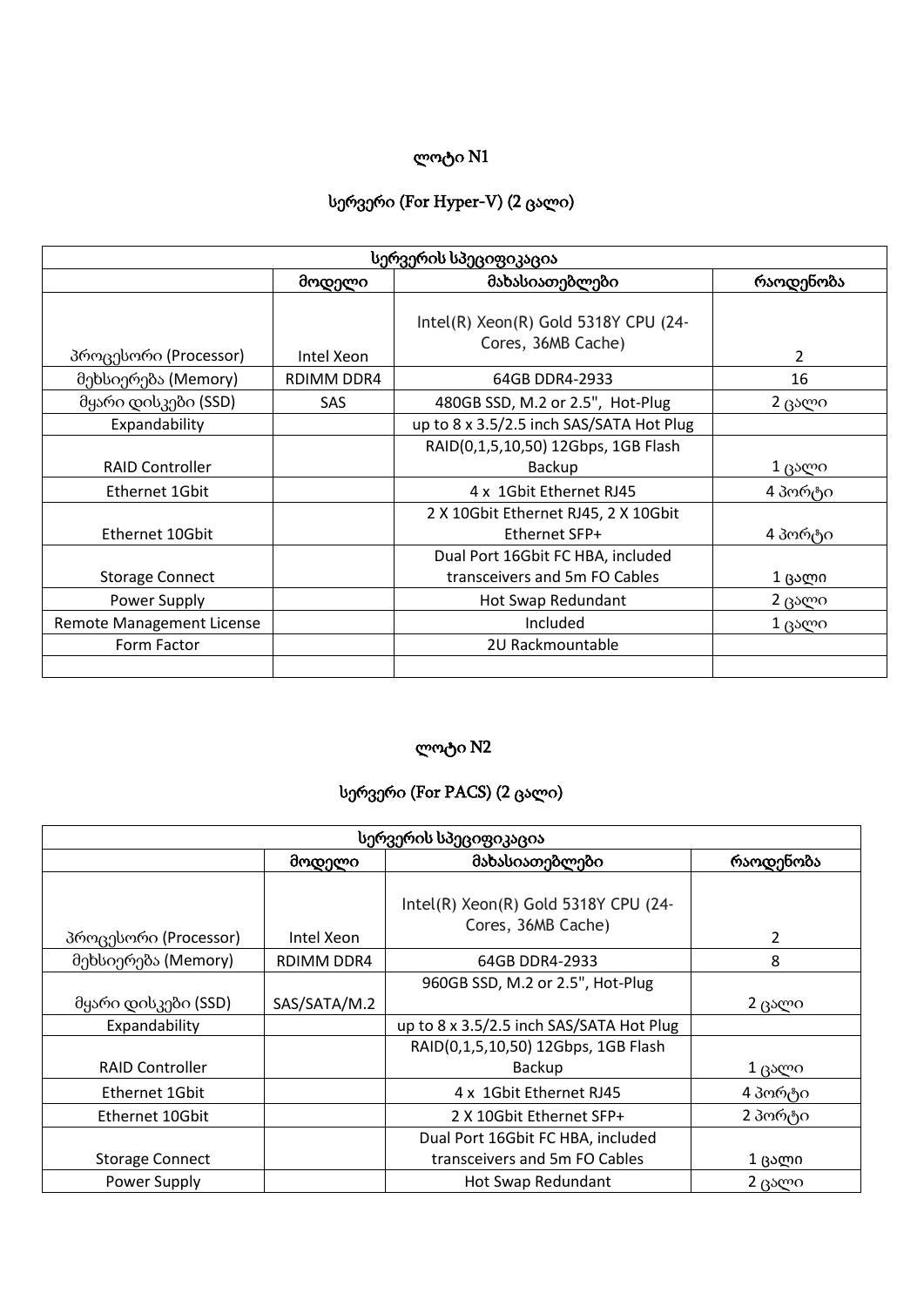| <b>Remote Management</b> |                  |      |
|--------------------------|------------------|------|
| License                  | Included         | ცალი |
| Form Factor              | 2U Rackmountable |      |
|                          |                  |      |

# სერვერი (Terminal Server) (6 ცალი)

| სერვერის სპეციფიკაცია    |                          |                                                         |           |
|--------------------------|--------------------------|---------------------------------------------------------|-----------|
|                          | მახასიათებლები<br>მოდელი |                                                         | რაოდენობა |
| პროცესორი (Processor)    | Intel Xeon               | Intel® Xeon® Silver 4216 Processors (16-<br>Cores each) | 2         |
| მეხსიერება (Memory)      | RDIMM DDR4               | 64GB DDR4-2933                                          | 4         |
|                          |                          | 960GB SSD, M.2 or 2.5", Hot-Plug                        |           |
| მყარი დისკები (SSD)      | SAS/SATA/M.2             |                                                         | 2 ცალი    |
| Expandability            |                          | up to 8 x 3.5/2.5 inch SAS/SATA Hot Plug                |           |
|                          |                          | RAID(0,1,5,10,50) 12Gbps, 1GB Flash                     |           |
| <b>RAID Controller</b>   |                          | Backup                                                  | 1 ცალი    |
| Ethernet 1Gbit           |                          | 2x 1Gbit Ethernet RJ45                                  | 2 პორტი   |
| Power Supply             |                          | Hot Swap Redundant                                      | 2 ცალი    |
| <b>Remote Management</b> |                          |                                                         |           |
| License                  |                          | Included                                                | $1$ ცალი  |
| Form Factor              |                          | 2U Rackmountable                                        |           |
|                          |                          |                                                         |           |

# ლოტი N4

# სერვერი (For Exchange) (2 ცალი)

| სერვერის სპეციფიკაცია  |            |                                          |           |
|------------------------|------------|------------------------------------------|-----------|
|                        | მოდელი     | მახასიათებლები                           | რაოდენობა |
| პროცესორი (Processor)  | Intel Xeon | min. 2.1ghz, 10mb cache, 6 Core          | 1         |
| მეხსიერება (Memory)    | RDIMM DDR4 | 128GB                                    |           |
|                        |            | 256GB SSD, 2.5 inch, Hot-Plug            |           |
| მყარი დისკები (SSD)    | SAS/M.2    | or $M.2$                                 | 2 ცალი    |
| მყარი დისკები (HDD)    | <b>SAS</b> | 10TB, 12Gbps, 7.2K NL 3.5 inch, Hot-Plug | $4$ ცალი  |
| Expandability          |            | up to 8 x 3.5/2.5 inch SAS/SATA Hot Plug |           |
| <b>RAID Controller</b> |            | RAID(0,1,5,10,50) 12Gbps, 512MB Cache    | $1$ ცალი  |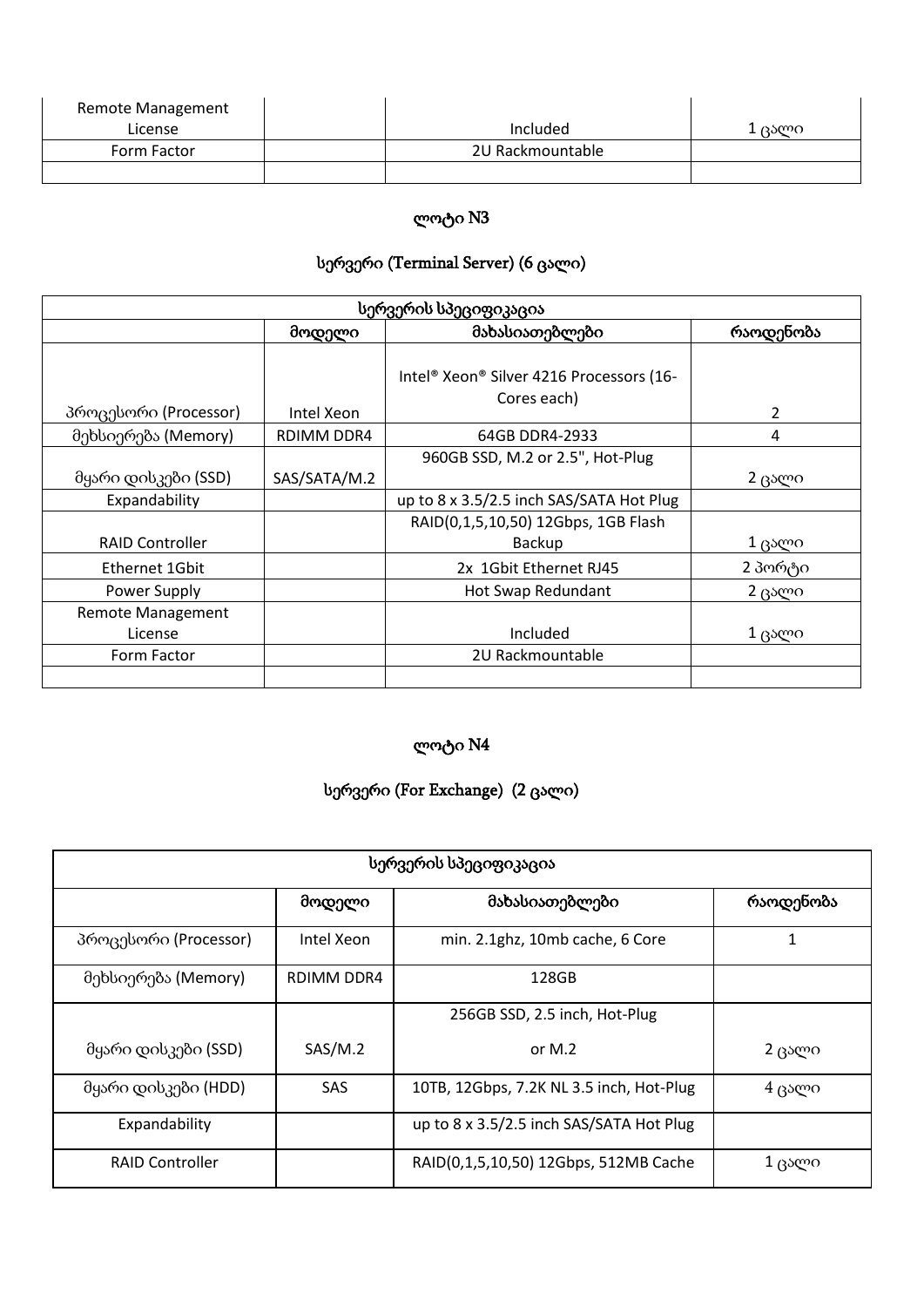| Ethernet 1Gbit                      | LAN 1Gbit          | 2 პორტი |
|-------------------------------------|--------------------|---------|
| Power Supply                        | Hot Swap Redundant | 2 ცალი  |
| <b>Remote Management</b><br>License | Included           | 1 ცალი  |
| Form Factor                         | Rackmountable      |         |
|                                     |                    |         |

#### data Storage for Hyper-V (მონაცემთა სანახი) (1 ცალი)

| Data Storage (მონაცემთა სანახი) სპეციფიკაცია |               |                                        |                |
|----------------------------------------------|---------------|----------------------------------------|----------------|
|                                              | მოდელი (ტიპი) | მახასიათებლები                         | რაოდენობა      |
| კონტროლერი (RAID Controller)                 |               | Active/Active, 64GB Cache              | 2 ცალი         |
| მყარი დისკები (SSD)                          | SAS/SATA      | 4TB SSD, 12Gbps, 2.5 inch, Hot-Plug    | $10 \beta$ ალი |
|                                              |               | 8 ports FC 16Gbit for each controller, |                |
|                                              |               | 2 ports iSCSI 10Gbit for each          |                |
| Host Interfaces                              |               | controller                             | 2 ცალი         |
| <b>FC Transceivers</b>                       |               | 16Gbit                                 | 4 ცალი         |
| Cache                                        |               | 64GB Per Controller                    | 2 ცალი         |
| Power Supply                                 |               | Hot Swap Redundant                     | 2 ცალი         |
| Form Factor                                  |               | <b>Rack Mountable</b>                  |                |
|                                              |               | Synchronous LUN Mirroring between      |                |
| <b>Licensed Options</b>                      |               | storage systems (Optional)             |                |
| Expandability                                |               | up to 500 TB                           |                |

## ლოტი N6

# data Storage for PACS (მონაცემთა სანახი) (1 ცალი)

| Data Storage (მონაცემთა სანახი) სპეციფიკაცია |          |                                      |           |
|----------------------------------------------|----------|--------------------------------------|-----------|
|                                              | მოდელი   |                                      |           |
|                                              | (ტიპი)   | მახასიათებლები                       | რაოდენობა |
| კონტროლერი (RAID Controller)                 |          | Active/Active, 64GB Cache            | 2 ცალი    |
| მყარი დისკები (SSD)                          | SAS/SATA | 2TB SSD, 12Gbps, 2.5 inch, Hot-Plug  | 4 ცალი    |
| მყარი დისკები (HDD)                          | SAS/SATA | 10TB HDD, 3.5 inch, Hot-Plug         | 60 ცალი   |
| 8 ports FC 16Gbit for each                   |          |                                      |           |
|                                              |          | controller, 2 ports iSCSI 10Gbit for |           |
| Host Interfaces                              |          | each controller                      | 2 ცალი    |
| <b>FC Transceivers</b>                       |          | 16Gbit                               | 4 ცალი    |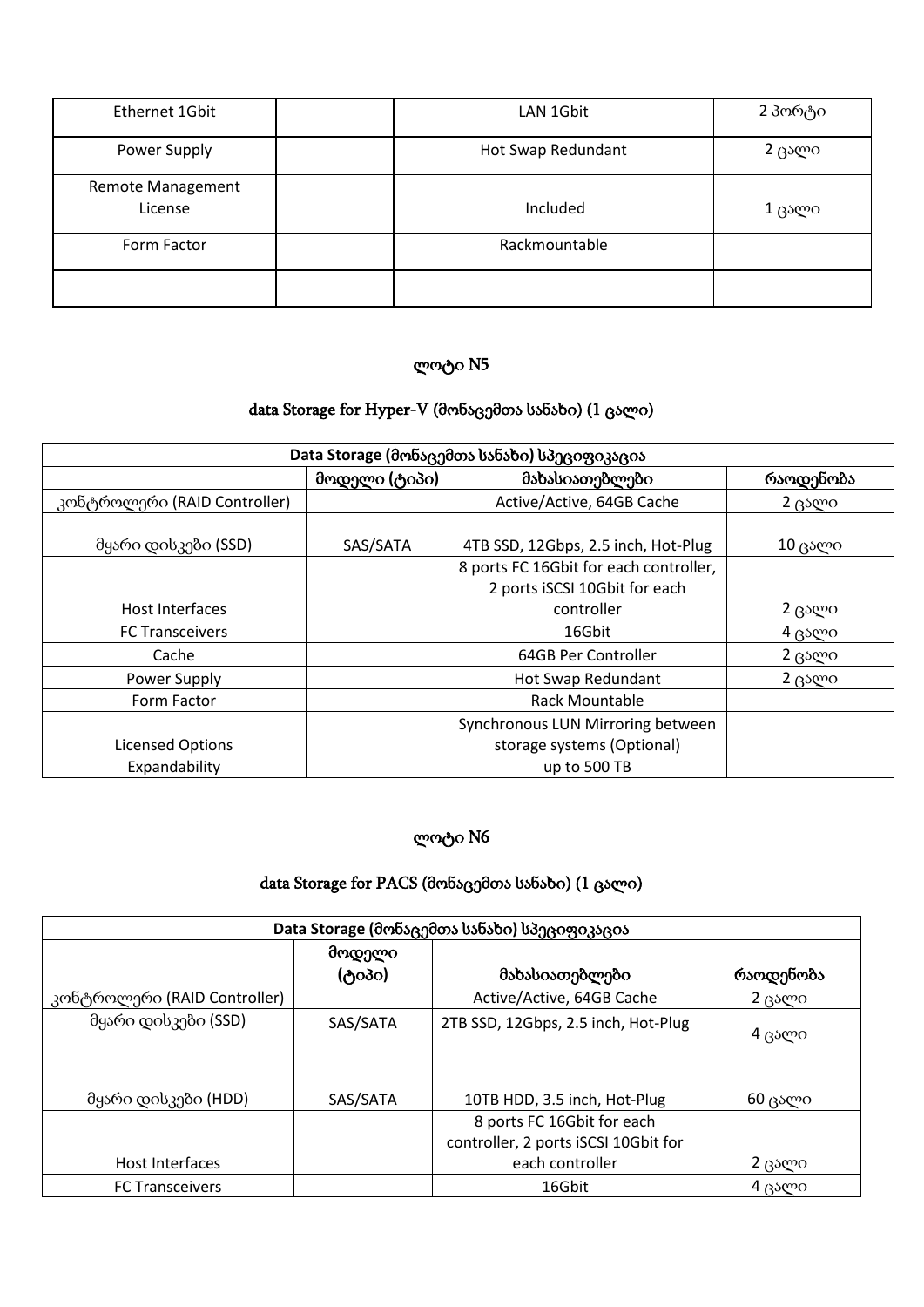| Cache            | 64GB Per Controller              | 2 ცალი |
|------------------|----------------------------------|--------|
| Power Supply     | Hot Swap Redundant<br>2 ცალი     |        |
| Form Factor      | Rack Mountable                   |        |
|                  | <b>Synchronous LUN Mirroring</b> |        |
|                  | between storage systems          |        |
| Licensed Options | (Optional)                       |        |
| Expandability    | up to 2000TB                     |        |

# უწყვეტი კვების წყარო (UPS) 4 ცალი

| უწყვეტი კვების წყარო (UPS) სპეციფიკაცია |               |                                  |           |
|-----------------------------------------|---------------|----------------------------------|-----------|
|                                         | მოდელი (ტიპი) | მახასიათებლები                   | რაოდენობა |
| სიმძლავრე                               |               | 5000VA                           |           |
| ტიპი                                    |               | Online                           |           |
| <b>Nominal Output Voltage</b>           |               | 230 <sub>v</sub>                 |           |
| ეფექტურობა სრულ დატვირთვაზე             |               | 90%                              |           |
| მუშაობის ხანგრძლივობა სრულ              |               |                                  |           |
| დატვირთვაზე                             |               | მინიმუმ 4 წუთი                   |           |
|                                         |               | პროგრამული მართვის               |           |
|                                         |               | შესაძლებლობა, გარემოს            |           |
|                                         |               | პარამეტრების მონიტორინგი         |           |
|                                         |               | (ტემპერატურა, ტენიანობა), Web    |           |
| მართვა                                  |               | Management, E-mail Alerts        |           |
| შეერთების ტიპი (შემსვლელი)              |               | Hardwired                        |           |
| შეერთების ტიპი (გამომსვლელი)            |               | C19 (მინიმუმ 2), C13 (მინიმუმ 4) |           |
| Led Status display                      |               | სასურველია                       |           |
| Form Factor                             |               | Rack Mountable                   |           |
|                                         |               | უნდა შედიოდეს                    |           |
| Rack Mount Kit                          |               | კომპლექტაციაში                   |           |

## ლოტი N8

#### სასერვერო კარადა (Server Rack) 1 ცალი KVM კონსოლი 1 ცალი

| სასერვერო კარადა(Server Rack) სპეციფიკაცია |               |                                           |           |
|--------------------------------------------|---------------|-------------------------------------------|-----------|
|                                            | მოდელი (ტიპი) | მახასიათებლები                            | რაოდენობა |
| ზომები                                     |               | 600X1000, 42" unit                        |           |
| დენის                                      |               | შემსვლელი C20, გამომსვლელი 10 ცალი C13    |           |
| გამანაწილებელი                             | <b>PDU</b>    | სოკეტით, 16A                              | 4         |
|                                            |               | წინა და უკანა კარები ბადით, ყველა გვერდის |           |
| კარები                                     |               | მოხსნის შესაძლებლობა                      |           |
| Cable Management                           |               |                                           |           |
| Kit                                        |               | ვერტიკალური და ჰორიზონტალური              |           |